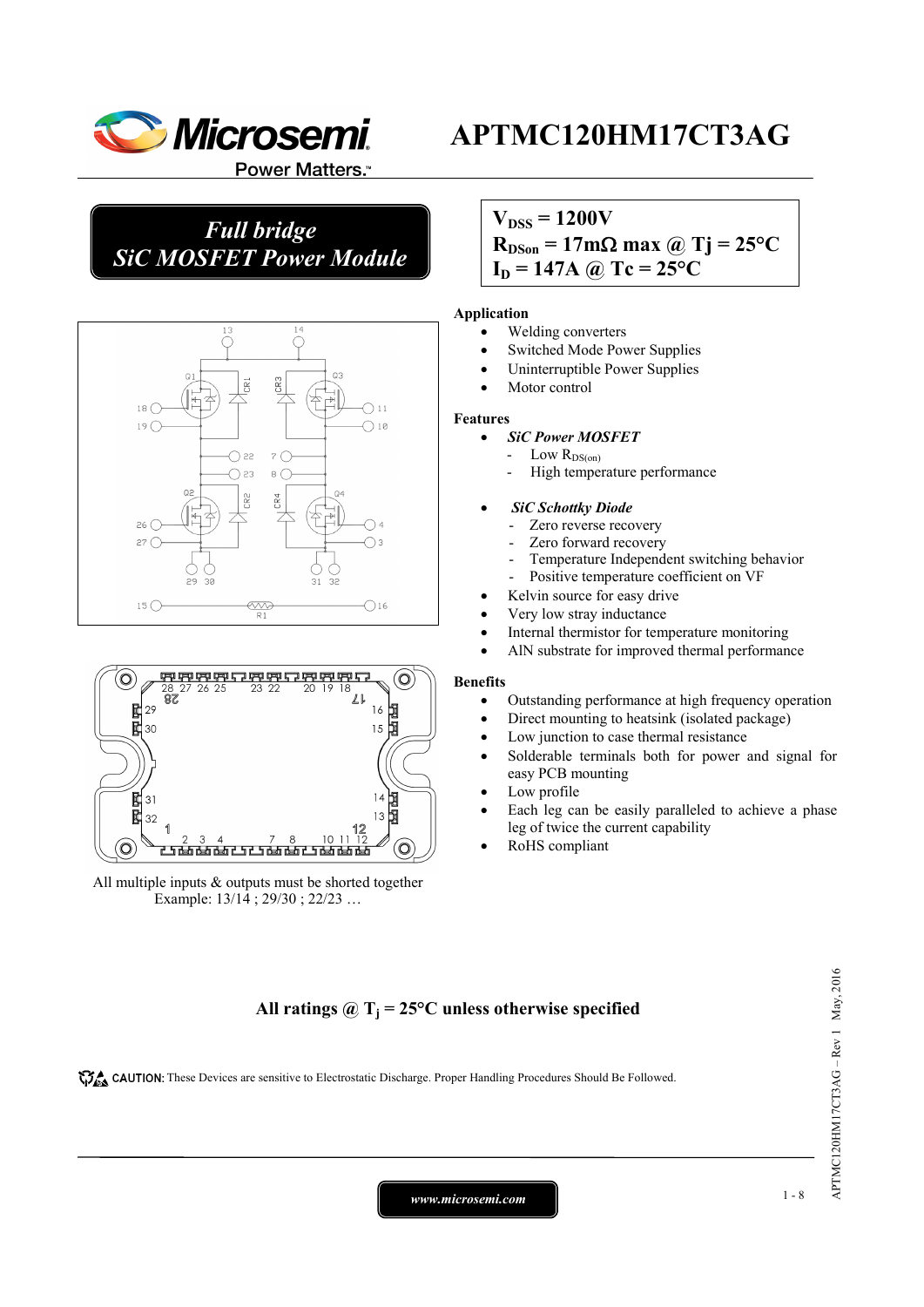

**Power Matters.**<sup>™</sup>

# **Absolute maximum ratings** (per SiC MOSFET)

| <b>Symbol</b>   | Parameter                    |                     | Max ratings | Unit      |
|-----------------|------------------------------|---------------------|-------------|-----------|
| $V_{DSS}$       | Drain - Source Voltage       |                     | 1200        |           |
|                 | Continuous Drain Current     | $T_c = 25^{\circ}C$ | 147         |           |
| $I_D$           |                              | $T_c = 80$ °C       | 116         | A         |
| I <sub>DM</sub> | Pulsed Drain current         |                     | 300         |           |
| $V_{GS}$        | Gate - Source Voltage        |                     | $-10/25V$   |           |
| $R_{DSon}$      | Drain - Source ON Resistance |                     | 17          | $m\Omega$ |
| $P_D$           | Maximum Power Dissipation    | $T_c = 25^{\circ}C$ | 750         | W         |

### **Electrical Characteristics** (per SiC MOSFET)

| Symbol       | <i><b>Characteristic</b></i>    | <b>Test Conditions</b>           |                     | Min |      | <b>Max</b> | Unit      |
|--------------|---------------------------------|----------------------------------|---------------------|-----|------|------------|-----------|
| $I_{DSS}$    | Zero Gate Voltage Drain Current | $V_{GS} = 0V$ , $V_{DS} = 1200V$ |                     |     | 20   | 200        | μA        |
| $R_{DS(on)}$ | Drain – Source on Resistance    | $V_{GS} = 20V$                   | $T_i = 25^{\circ}C$ |     | 12.5 |            |           |
|              |                                 | $I_D = 100A$                     | $T_i = 175$ °C      |     | 26   |            | $m\Omega$ |
| $V_{GS(th)}$ | Gate Threshold Voltage          | $V_{GS} = V_{DS}$ , $I_D = 30mA$ |                     |     | 2.6  |            |           |
| $I_{GSS}$    | Gate – Source Leakage Current   | $V_{GS} = 20 V$ , $V_{DS} = 0V$  |                     |     |      |            | uA        |

### **Dynamic Characteristics** (per SiC MOSFET)

| Symbol                | <i><b>Characteristic</b></i>        | <b>Test Conditions</b>                                                      |                      | Min | $\mathcal{I}yp$ | <b>Max</b> | Unit               |
|-----------------------|-------------------------------------|-----------------------------------------------------------------------------|----------------------|-----|-----------------|------------|--------------------|
| $C_{iss}$             | Input Capacitance                   | $V_{GS} = 0V$                                                               |                      |     | 5576            |            |                    |
| $C_{\underline{oss}}$ | <b>Output Capacitance</b>           | $V_{DS} = 1000V$                                                            |                      |     | 440             |            | pF                 |
| $C_{\rm rss}$         | Reverse Transfer Capacitance        | $f = 1$ MHz                                                                 |                      |     | 30              |            |                    |
| $Q_{g}$               | Total gate Charge                   | $V_{GS} = -5/+20V$                                                          |                      |     | 332             |            |                    |
| $Q_{gs}$              | Gate – Source Charge                | $V_{Bus} = 800V$                                                            |                      |     | 92              |            | nC                 |
| $Q_{gd}$              | Gate - Drain Charge                 | $I_D = 100A$                                                                |                      |     | 100             |            |                    |
| $T_{d(0n)}$           | Turn-on Delay Time                  | $V_{GS} = -2/+20V$<br>$V_{Bus} = 800V$<br>$I_D = 100A$                      |                      |     | 21              |            |                    |
| $T_r$                 | Rise Time                           |                                                                             |                      |     | 19              |            | ns                 |
| $T_{d(off)}$          | Turn-off Delay Time                 |                                                                             |                      |     | 50              |            |                    |
| $T_f$                 | Fall Time                           | $R_L = 8\Omega$ ; $R_G = 10\Omega$                                          |                      |     | 30              |            |                    |
| $E_{on}$              | Turn on Energy                      | <b>Inductive Switching</b><br>$V_{GS} = -5/+20V$<br>$V_{\text{Bus}} = 600V$ | $T_i = 150^{\circ}C$ |     | 2.2             |            | mJ                 |
| $E_{\rm off}$         | Turn off Energy                     | $I_D = 100A$<br>$R_G = 10\Omega$                                            | $T_i = 150$ °C       |     | 1.2             |            |                    |
| $R_{Gint}$            | Internal gate resistance            |                                                                             |                      |     | 3.05            |            | Ω                  |
| $R_{thJC}$            | Junction to Case Thermal Resistance |                                                                             |                      |     |                 | 0.2        | $\rm ^{\circ} C/W$ |

### **Body diode ratings and characteristics** (per SiC MOSFET)

| Symbol          | <i><b>Characteristic</b></i> | <b>Test Conditions</b>                                                     |                     | Min |     | Max | Unit |
|-----------------|------------------------------|----------------------------------------------------------------------------|---------------------|-----|-----|-----|------|
| $V_{SD}$        | Diode Forward Voltage        | $V_{GS}$ = -5V                                                             | $T_i = 25^{\circ}C$ |     |     |     |      |
|                 |                              | $I_{SD} = 50A$                                                             | $T_i = 175$ °C      |     | 3.5 |     |      |
| $t_{rr}$        | Reverse Recovery Time        | $I_{SD} = 100A$ ; $V_{GS} = -5V$<br>$V_R = 800V$ ; $di_F/dt = 2000A/\mu s$ |                     |     | 45  |     | ns   |
| $Q_{rr}$        | Reverse Recovery Charge      |                                                                            |                     |     | 812 |     | nC   |
| 1 <sub>rr</sub> | Reverse Recovery Current     |                                                                            |                     |     | 27  |     |      |

APTMC120HM17CT3AG - Rev 1 May, 2016 APTMC120HM17CT3AG – Rev 1 May, 2016

*www.microsemi.com* 2-8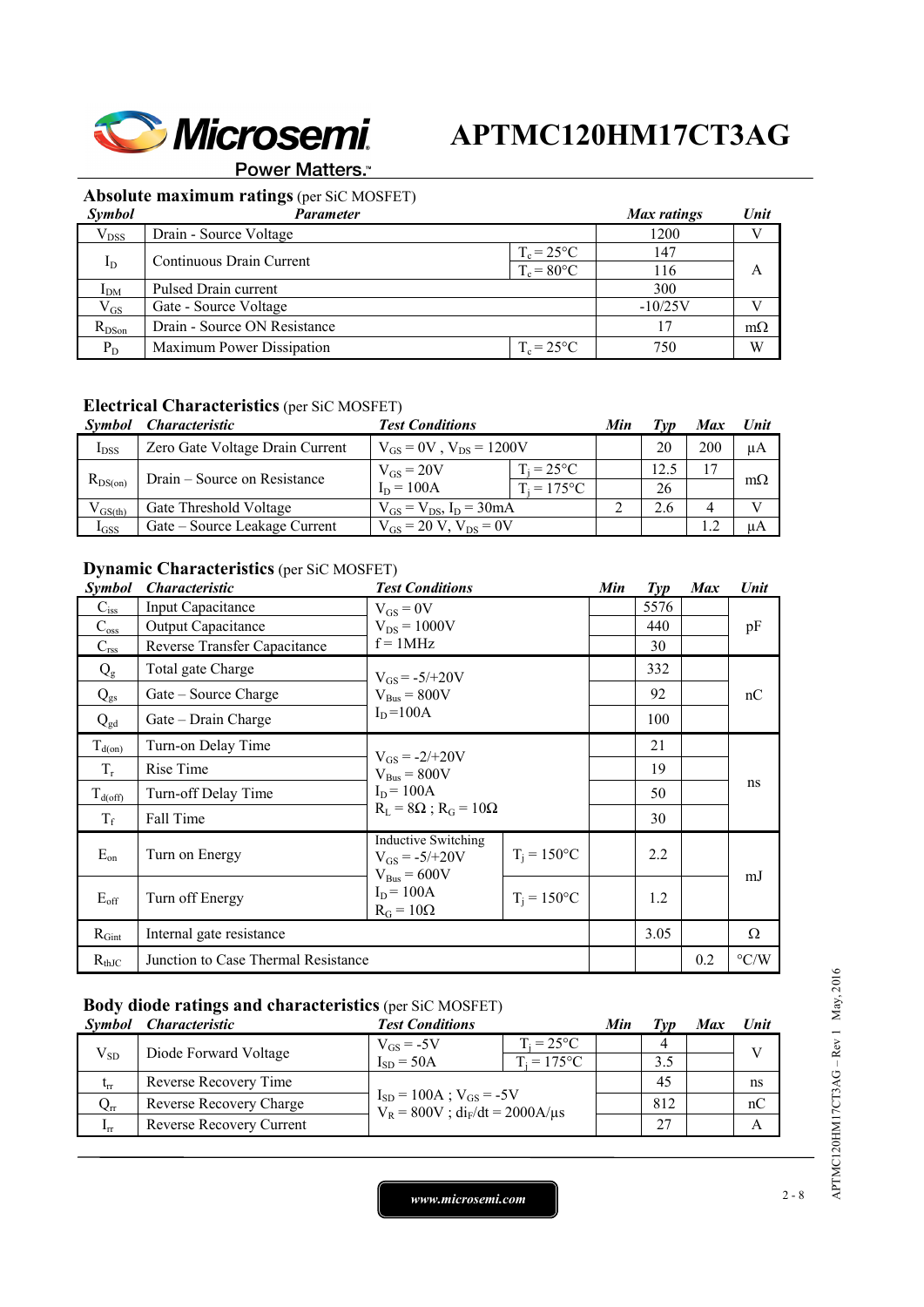

**Power Matters.** 

### **SiC schottky diode ratings and characteristics** (per SiC diode)

| <b>Symbol</b> | <b>Characteristic</b>               | <b>Test Conditions</b>                               |                     | Min       | $\mathcal{I}yp$ | <b>Max</b> | Unit               |
|---------------|-------------------------------------|------------------------------------------------------|---------------------|-----------|-----------------|------------|--------------------|
| $V_{RRM}$     | Peak Repetitive Reverse Voltage     |                                                      |                     |           |                 | 1200       | V                  |
|               |                                     | $V_R = 1200V$                                        | $T_i = 25$ °C       | 70<br>130 |                 | 400        | μA                 |
| $I_{RRM}$     | Reverse Leakage Current             |                                                      | $T_i = 175$ °C      |           |                 | 800        |                    |
| $I_F$         | DC Forward Current                  |                                                      | $Tc = 100^{\circ}C$ |           | 40              |            | A                  |
| $V_{\rm F}$   | Diode Forward Voltage               | $I_F = 40A$                                          | $T_i = 25^{\circ}C$ |           | 1.5             | 1.8        | V                  |
|               |                                     |                                                      | $T_i = 175$ °C      |           | 2.2             | 3          |                    |
| $Q_{C}$       | <b>Total Capacitive Charge</b>      | $I_F = 40A$ , $V_R = 1200V$<br>$di/dt = 1000A/\mu s$ |                     |           | 198             |            | nC                 |
| $\mathcal{C}$ |                                     | $f = 1$ MHz, $V_R = 400V$                            |                     | 186       |                 |            |                    |
|               | <b>Total Capacitance</b>            | $f = 1$ MHz, $V_R = 800V$                            |                     |           | 134             |            | pF                 |
| $R_{thJC}$    | Junction to Case Thermal Resistance |                                                      |                     |           |                 | 0.55       | $\rm ^{\circ} C/W$ |

# **Temperature sensor NTC** (see application note APT0406 on www.microsemi.com).

| Symbol                 | <i><b>Characteristic</b></i> |                | Min | $T_{VD}$ | Max | Unit          |
|------------------------|------------------------------|----------------|-----|----------|-----|---------------|
| $R_{25}$               | Resistance $\omega$ 25°C     |                |     | 50       |     | kΩ            |
| $\Delta R_{25}/R_{25}$ |                              |                |     |          |     | $\frac{0}{0}$ |
| $B_{25/85}$            | $\Gamma_{25}$ = 298.15 K     |                |     | 3952     |     | v v<br>1Y     |
| $\Delta B/B$           |                              | $T_c = 100$ °C |     |          |     | $\frac{0}{0}$ |

$$
R_T = \frac{R_{25}}{\exp\left[B_{25/85}\left(\frac{1}{T_{25}} - \frac{1}{T}\right)\right]}
$$
 T: Thermistor temperature

## **Thermal and package characteristics**

| Symbol      | <i><b>Characteristic</b></i>                                     |             |     | Min   | <b>Max</b>    | Unit            |
|-------------|------------------------------------------------------------------|-------------|-----|-------|---------------|-----------------|
| $V_{ISOL}$  | RMS Isolation Voltage, any terminal to case $t = 1$ min, 50/60Hz |             |     | 4000  |               |                 |
| $T_{\rm I}$ | Operating junction temperature range                             | $-40$       | 175 |       |               |                 |
| $T_{JOP}$   | Recommended junction temperature under switching conditions      |             |     |       | $T_J$ max -25 | $\rm ^{\circ}C$ |
| $T_{STG}$   | Storage Temperature Range                                        |             |     |       | 125           |                 |
| $T_{C}$     | <b>Operating Case Temperature</b>                                |             |     | $-40$ | 125           |                 |
| Torque      | Mounting torque                                                  | To heatsink | M4  |       |               | N.m             |
| Wt          | Package Weight                                                   |             |     |       | 110           |                 |

*www.microsemi.com* 3-8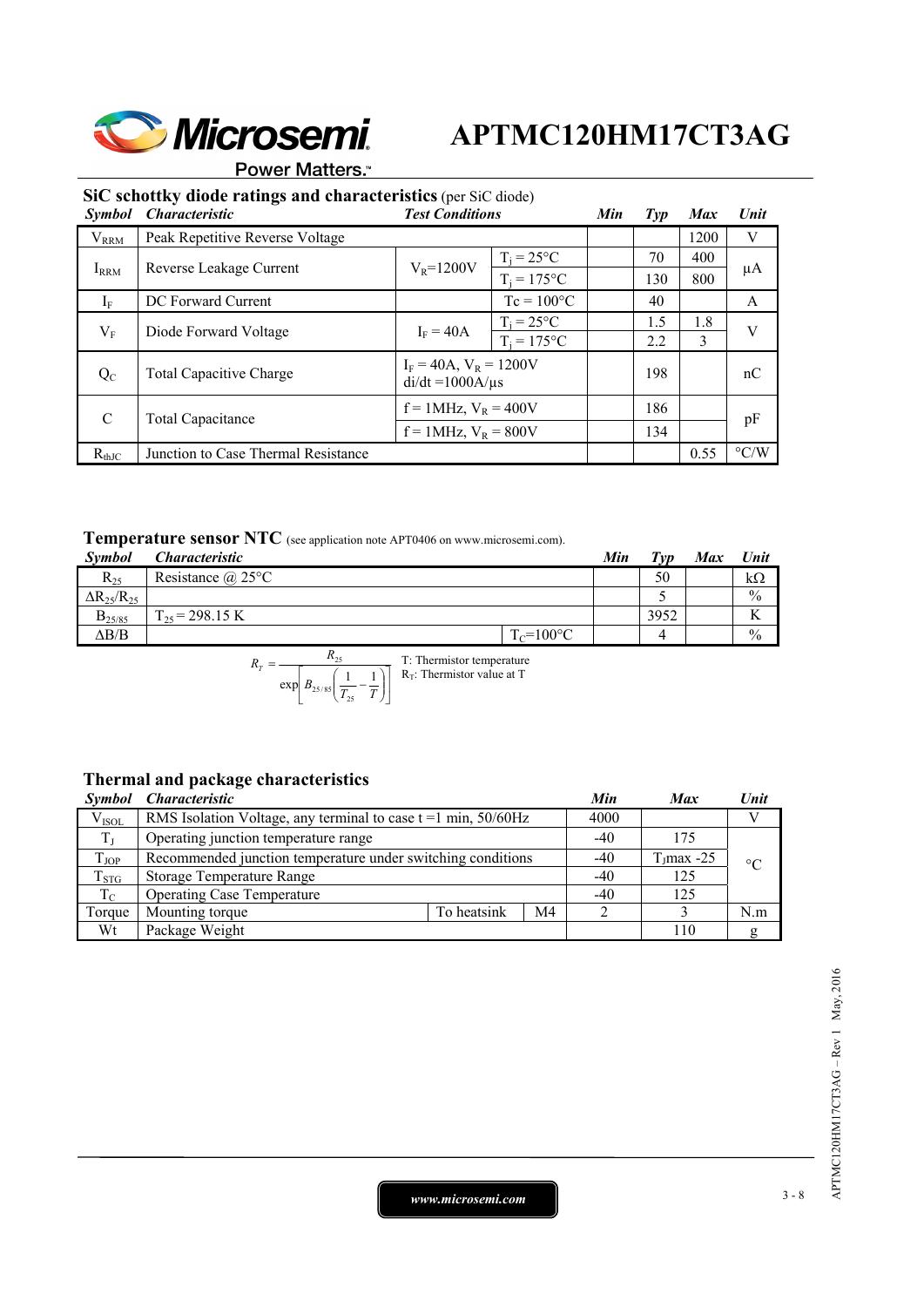

### Package outline (dimensions in mm)



See application note 1906 - Mounting Instructions for SP3F Power Modules on www.microsemi.com

*www.microsemi.com* 4-8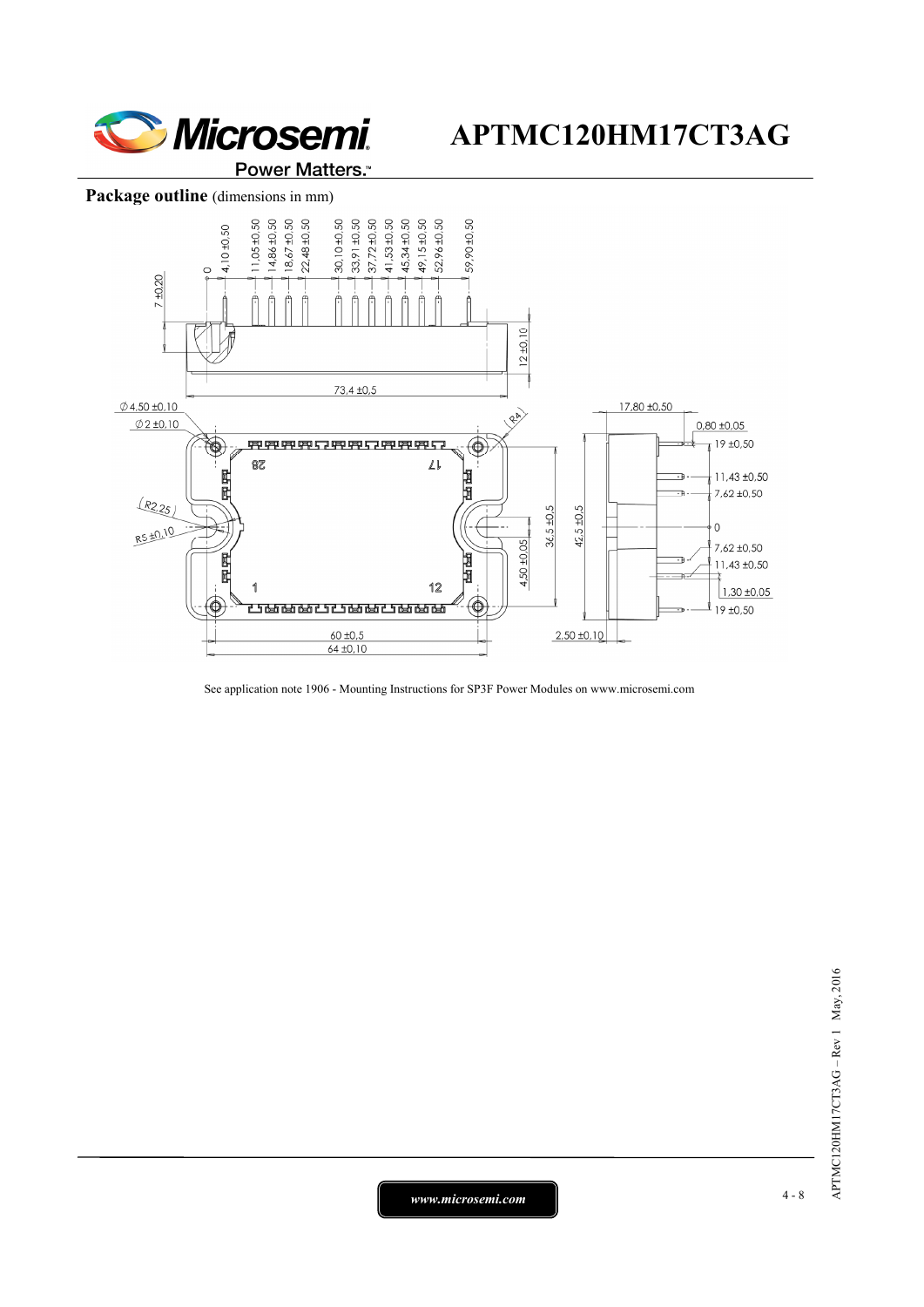

Power Matters.<sup>\*</sup>

### **Typical SiC MOSFET Performance Curve**

0.1

 $_{0.00001}^{-1}$ 

0.05

0.05 Single Pulse



APTMC120HM17CT3AG - Rev 1 May, 2016 APTMC120HM17CT3AG – Rev 1 May, 2016

*www.microsemi.com* 5-8

0.00001 0.0001 0.001 0.01 0.1 1 10

**rectangular Pulse Duration (Seconds)**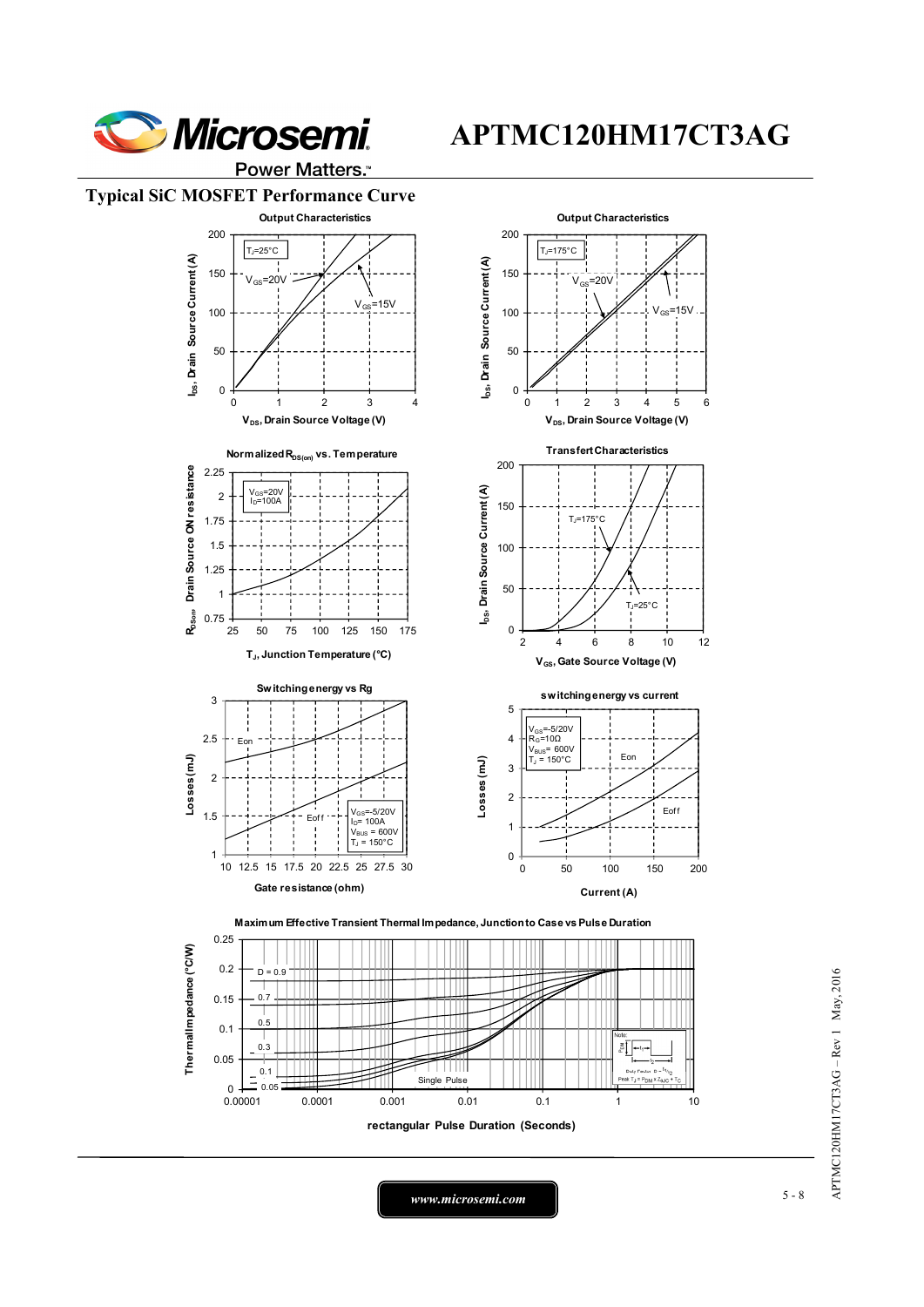



 $0 + 25$ 

25 50 75 100 125 150

**I<sub>D</sub>, Drain Current (A)** 





*www.microsemi.com* 6-8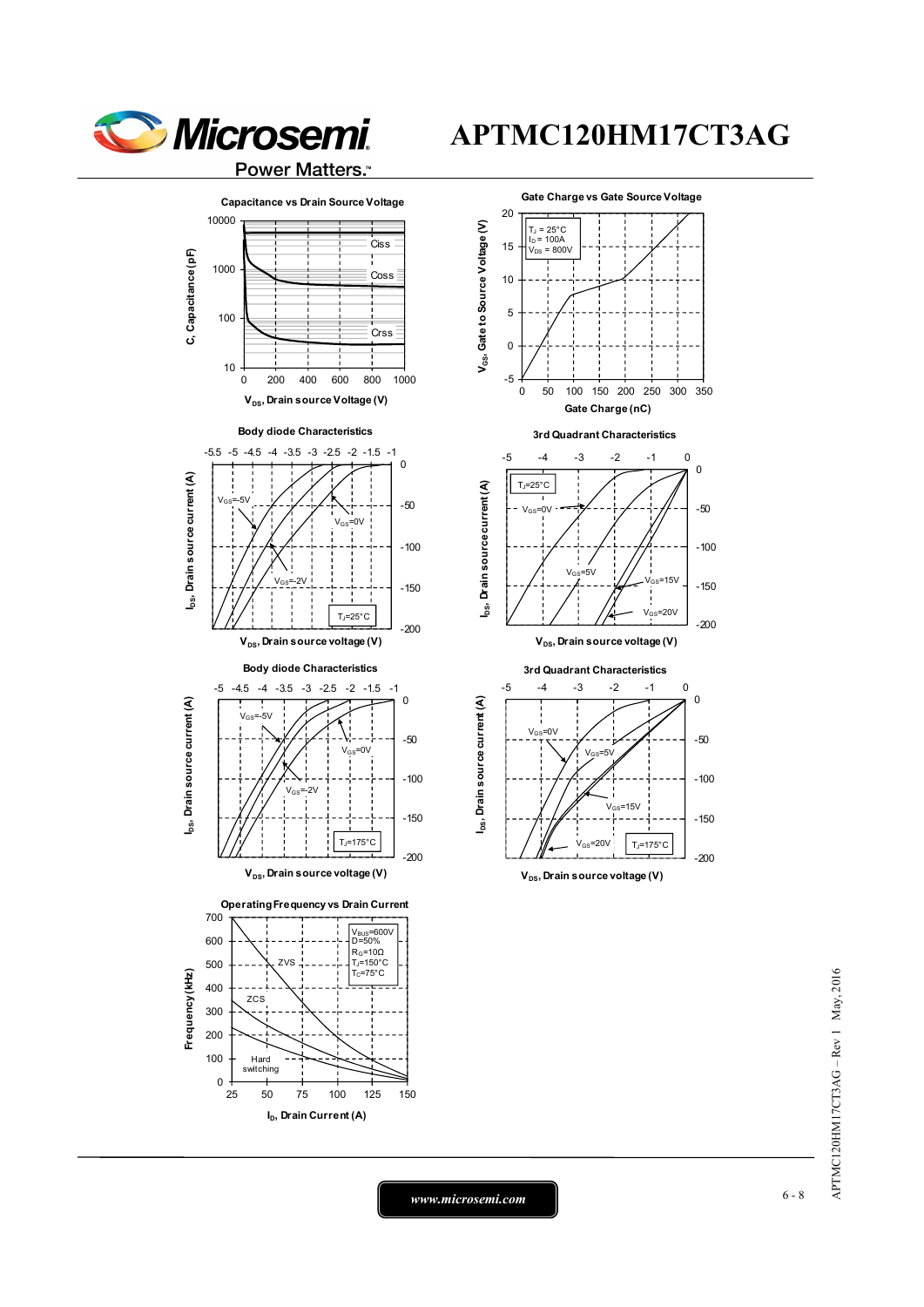

### **Typical SiC diode Performance Curve**



 $APTMC120HM17CT3AG - Rev1$  May, 2016 APTMC120HM17CT3AG – Rev 1 May, 2016

*www.microsemi.com* 7-8